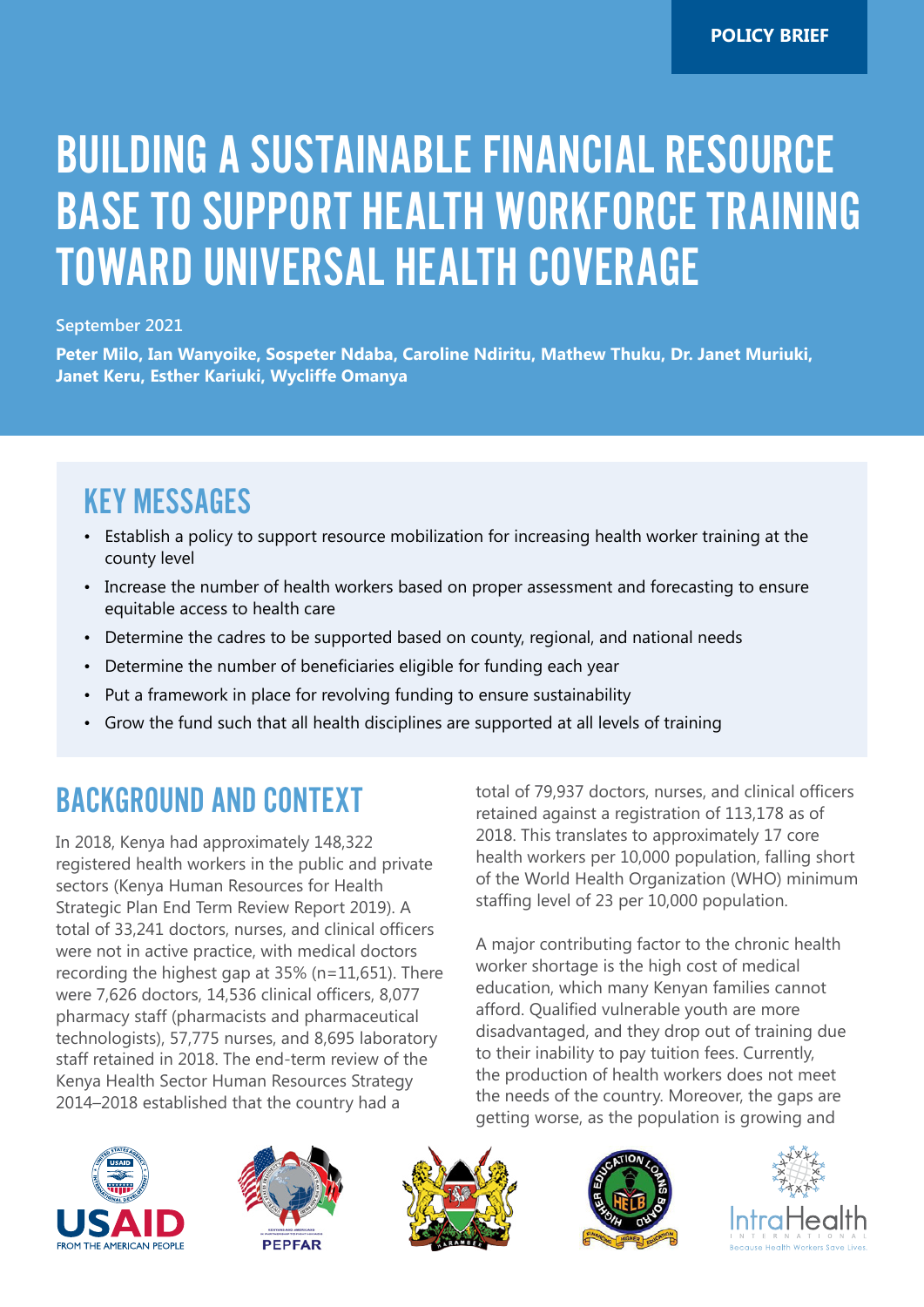the disease burden rising. In 2012, out of 35,000 applications received by Kenya Medical Training College (KMTC) only 5,000 students were admitted. Of those, 4,500 students enrolled; however, only 3,375 graduated, representing a 25% dropout rate. In 2013, IntraHealth International, with funding from USAID and in partnership with the Higher Education Loans Board (HELB), the private sector, and the Ministry of Health (MOH), established the Afya Elimu Fund (AEF). The AEF targets needy students, especially those from underserved regions of the country, who cannot afford medical training. Sustainability of the fund depends on private sector support, as well as county investment. While counties have benefited from the AEF and understand the need to invest in it, they lack specific policy guidelines to support AEF investment. Currently, they rely on a policy on medical training and any policy under which tertiary education is based. This brief highlights the need to establish a county-level policy that supports resource mobilization to increase health worker training.

#### **EVOLUTION OF THE AEF**

Since the AEF's launch in 2013, the USAID-funded, IntraHealth-led FUNZOKenya project (2012–2017) and the follow-on Human Resources for Health (HRH) Kenya Mechanism (2016–2021) have gradually transitioned the program to the HELB.

The AEF (Figure 1) is a revolving loan initiative that provides low-interest (4%) loans to prospective trainees at mid-level medical training institutions, including KMTC. The fund focuses on mid-level cadres, such as nurses, laboratory technologists, and clinical officers, who form approximately 90% of Kenya's health workforce. The aim of the AEF is to progressively expand the availability of health workers, which will contribute to attaining the overarching goal of the Kenya Health Policy 2012– 2030 and ultimately the health sector objective of Vision 2030 and universal health coverage.

#### **THE NEED FOR SPECIALIZED HEALTH WORKERS**

The expansion of health workers through AEF can also address the lack of specialized providers at the county level. Doctors tend to be concentrated at level 5 hospitals, leaving levels 2 and 3 to largely be served by clinical officers (MOH 2014). Providing training to increase the number of specialized clinical officers could fill the gap at lower-level facilities and reduce the burden on referral hospitals. Additionally, a lot of specialization training occurs at post-graduate levels, with the counties having 6,566 and 682 medicine and dentistry specialists, respectively, as of 2014 compared to post-diploma (mid-level specialization) levels, where only 2,124 clinical officers had different specialization (MOH 2014).



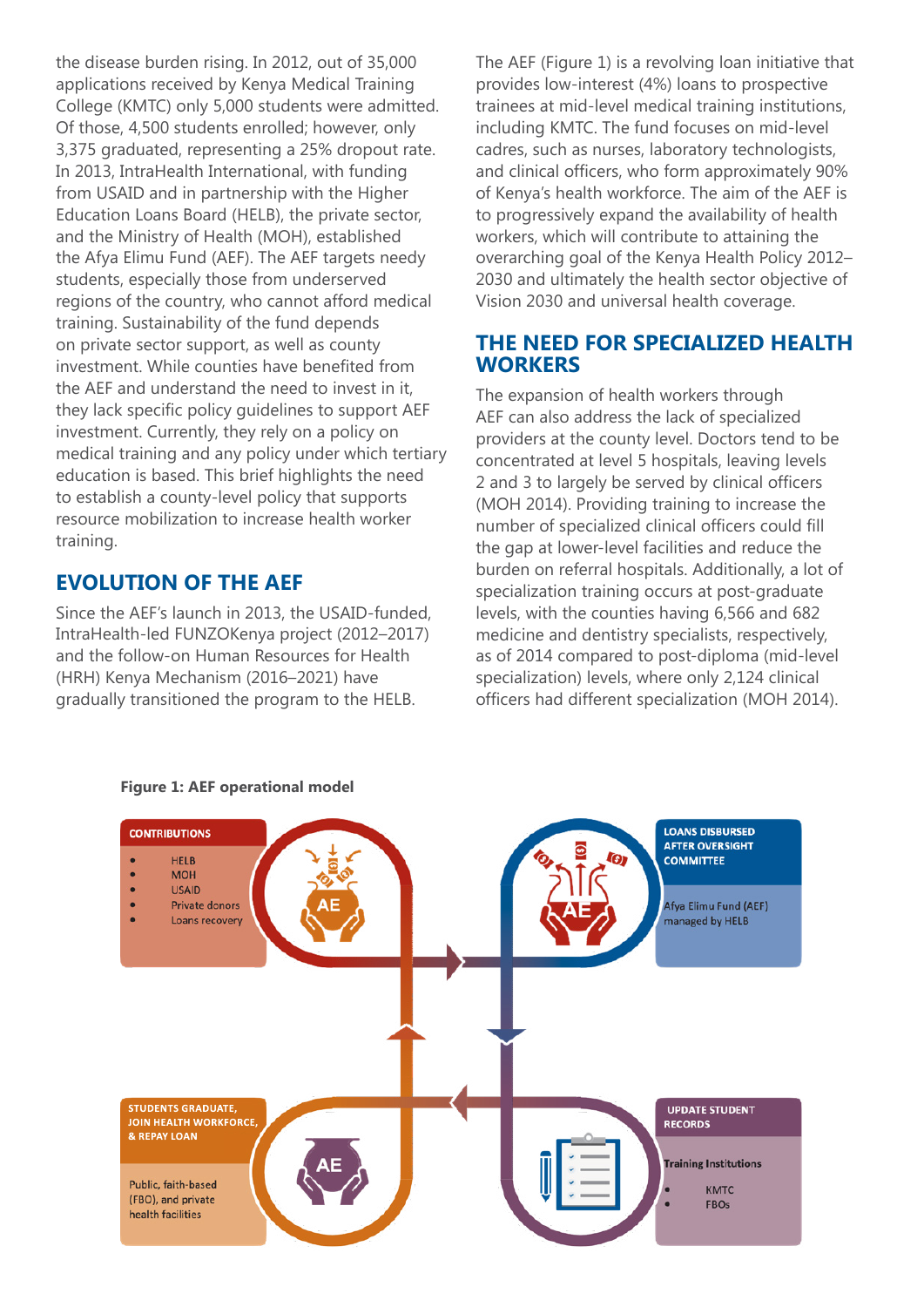This disparity is a challenge in many counties. For example, in 2019, despite Kwale County having a fully equipped renal unit, it had only two renal nurses vs. the required 13, greatly limiting the unit's optimal utilization. The county also lacked oncology nurses despite an increased burden of non-communicable diseases, which weigh heavily on mid-level specialization cadre support. This brief presents a case for the counties to respond to the urgent demand for specialized care by investing in the health workforce.

### GAINS FROM THE AFYA ELIMU FUND

As of July 2021, the AEF had supported 40,257 students at a total cost of KES 3.06 billion (USD 30.6 M). This remarkable growth is attributable to the expanded partnership with the private and public sector. Of the total AEF beneficiaries, 11,878 students have graduated. A total sum of KES 224,017,844 (USD 224,018) has been repaid by the beneficiaries. A total of 3,983 (34% of the graduated) are employed and available to support provision of health services including HIV prevention, care, and treatment and reproductive, maternal, neonatal, child and adolescent health care.

### POLICY IMPLICATIONS

Certain models of medical training financing, such as scholarships, have proven to be unsustainable. In many cases, the return on investment is either not measured or less than optimal. Scholarships lack a revolving fund feature to support other future trainees. In addition, the scholarship becomes a wasted investment if the sponsored health worker fails to graduate or take up a posting. Most counties lack policies to guide resource allocation and mobilization for health workforce training. It is also evident that counties allocate very little of their health budget for health workforce training funds are largely spent on medical equipment and infrastructure, with limited forethought on the need for specialized users.

Funding partners interested in supporting health worker training have also faced challenges. There is need for a policy that will give direction on county resource mobilization for health worker training, including where counties need to establish a funding scheme supported by both the private and public sector.

Another challenge that needs to be better addressed through resource mobilization, advocacy, and policy measures is the large percentage of AEF graduates who are not subsequently employed in the health sector.

#### POLICY RECOMMENDATIONS

The AEF is an innovative, proactive financing initiative that supports increasing the numbers and quality of trained health workers. It has demonstrated resilience and sustainability in its management, leveraging the infrastructure of the HELB to manage applications and loan recovery. It operates under varying policies, such as the county education policy, and others by indirect association; however, the counties should define health training within the context of health services rather than education. It would help to develop county-specific health training policies that would provide for legal, administrative, and budgetary support to the AEF and any other county revolving funds.

With the AEF in place, counties can confidently prioritize their areas of training based on training needs assessments, develop training projections, allocate budgets, and develop executable training plans. Counties with revolving funds will concentrate on immediate in-service as well as preservice training needs. The benefits of this policy indirectly contribute to averting health worker strikes, since career progression grievances significantly contribute to industrial unrest. The policy will also cushion the framework for training in case of changes to county governments.

One key outcome from the assessment of the training of medical specialists in Kenya done in September 2019 was the Council of Governors' proposal that medical specialist training fees be paid by the national government through the HELB. In this regard, the AEF is best suited to secure funding for medical specialists. The fund helps address questions of training sustainability, equity, and the distribution of medical specialists and will bring stability to their overall management and utilization toward achieving universal health coverage in Kenya.

AEF stakeholders should undertake lobbying and advocacy activities for increasing the chances of employing AEF graduates. More than half of the AEF graduates remain unemployed, yet the graduates can be employed by the public or private sectors.